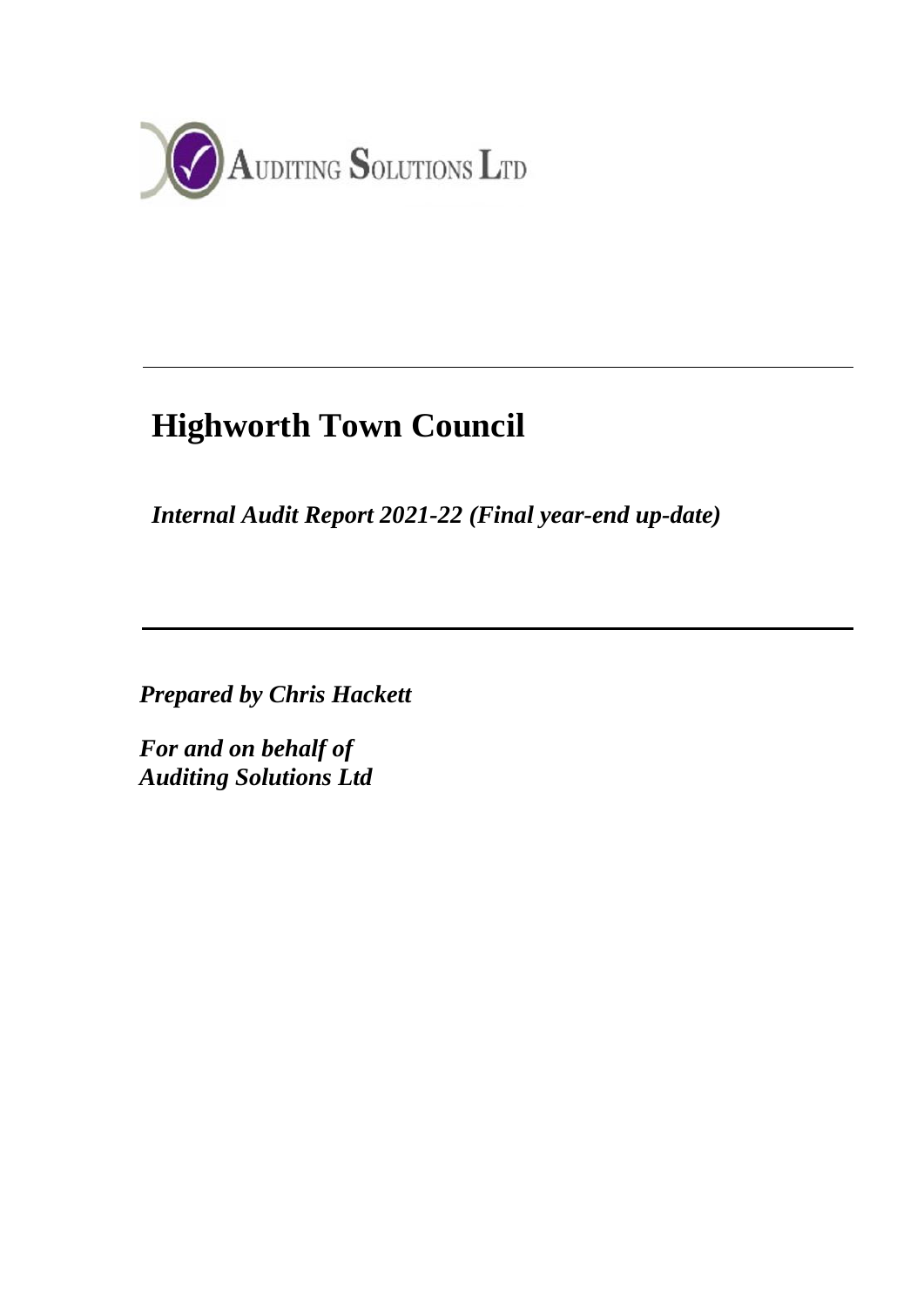### **Background and Scope**

The Accounts and Audit Regulations require all Town and Parish Councils to implement an independent internal audit examination of their Accounts and accounting processes annually. The Council complied with the requirements in terms of independence from the Council decision making process appointing Auditing Solutions Ltd to provide the service.

This report sets out those areas examined during our review of the Council for 2021-22, which took place on the 6<sup>th</sup> and 7<sup>th</sup> December 2021, with a final review on the 16<sup>th</sup> May 2022, together with our preparatory work. We wish to thank the officers for providing all the records to facilitate our work.

### **Internal Audit Approach**

In undertaking our review for the year, we have again had regard to the materiality of transactions and their susceptibility to potential miss recording or misrepresentation in the year-end Statement of Accounts and Annual Governance and Accountability Return (AGAR). Our programme of cover is designed to afford reasonable assurance that the Council has appropriate and robust financial systems in place that operate in a manner to ensure effective probity of transactions and to provide a reasonable probability of identifying any material errors or possible abuse of the Council's own and the national statutory regulatory framework. The programme is also designed to facilitate our completion of the 'Internal Audit Report' which is part of the Council's AGAR and which requires independent assurance over specified internal control objectives.

### **Overall Conclusion**

We are pleased to conclude that, in the areas examined for the year, the Council continues to have systems in place to ensure that transactions are free from material misstatement.

We have signed the Internal Audit section of the Council's AGAR assigning positive assurance against the control objectives.

We request that this report is presented to Members.

*This report has been prepared for the sole use of Highworth Town Council. To the fullest extent permitted by law, no responsibility or liability is accepted by Auditing Solutions Ltd to any third party who purports to use or rely on, for any reason whatsoever, this report, its content or conclusion.*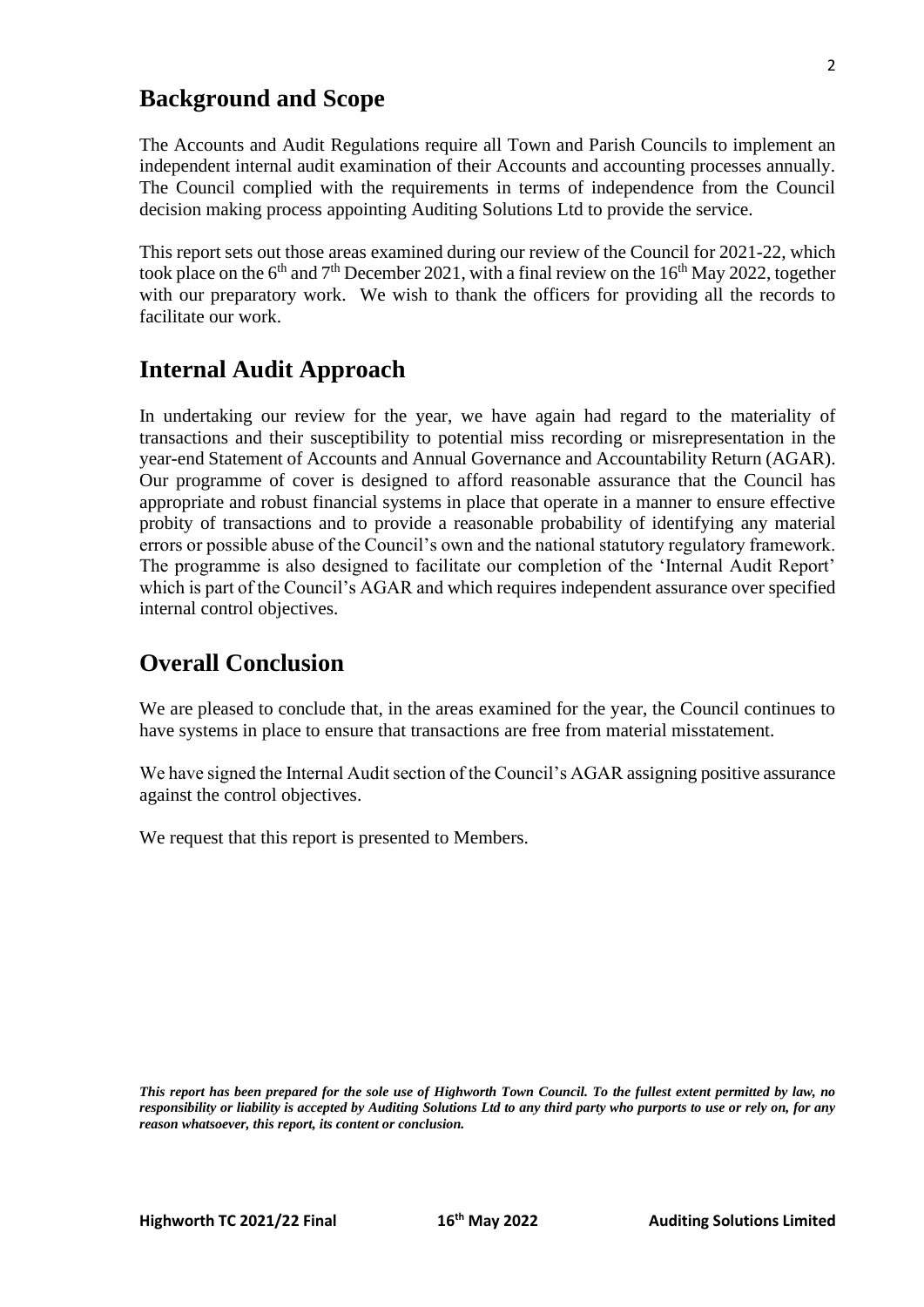# **Detailed Report**

## **Review of Accounting Arrangements & Bank Reconciliations**

The Council uses the Rialtas accounting system to record its financial transactions. Five cash books have been set up. Cash book one records transactions on the Co-op Community Directplus (current) account for daily transactions. A second cash book records transactions on the Co-op Corporate PSR (deposit) Account. There are three further cash books, one for recording transactions on the CCLA account, one for petty cash and one for donations to the Mayoral Account.

Our objective here is to ensure that the accounting records are being maintained accurately and currently and that no anomalous entries appear in cashbooks or financial ledgers. To that end, we have:

- $\triangleright$  Reviewed the balances brought forward into 2021/22 to ensure they were consistent with the prior year closing balances;
- $\triangleright$  Ran a data check on the Rialtas system at our interim and final stage audits to ensure it was in balance at the time of the review;
- $\triangleright$  Verified that an appropriate cost centre and nominal ledger structure is in place;
- ➢ Discussed with the Clerk arrangements for processing journals, manual adjustments to the Rialtas system;
- $\triangleright$  Discussed with the Clerk the Council's arrangements for backing up its IT systems. We understand the Council's IT provider backs up the systems daily to a Cloud. The Rialtas system is also backed up after any up-date;
- ➢ Confirmed that the External Auditor had no matters to report on the prior year's accounts;
- $\triangleright$  As a sample, agreed the reconciliation of Cash Book one, current account, at 30<sup>th</sup> September,  $31<sup>st</sup>$  October 2021,  $28<sup>th</sup>$  February and  $31<sup>st</sup>$  March 2022 and agreed the movements in October 2021 and March 2022 per the bank statements to the Cash Book;
- $\triangleright$  Agreed the reconciliation on Cash Book two, deposit account, at 30<sup>th</sup> September, 31<sup>st</sup> October 2021 and  $28<sup>th</sup>$  February and  $31<sup>st</sup>$  March 2022 and agreed the movements in October and March to the bank statements and the Cash Book;
- $\triangleright$  Agreed the year end reconciliation on the Mayoral Account to the cash book; and
- $\triangleright$  Confirmed the arrangements for Member review of bank reconciliations.

Our work on the CCLA account and petty cash is detailed in later sections of this report.

#### *Conclusions*

*The Accounts are in balance and reconciliations are being completed regularly. There were no anomalous entries in the reconciliations at the time of our reviews.*

*We have agreed the year end cash balances to the AGAR.*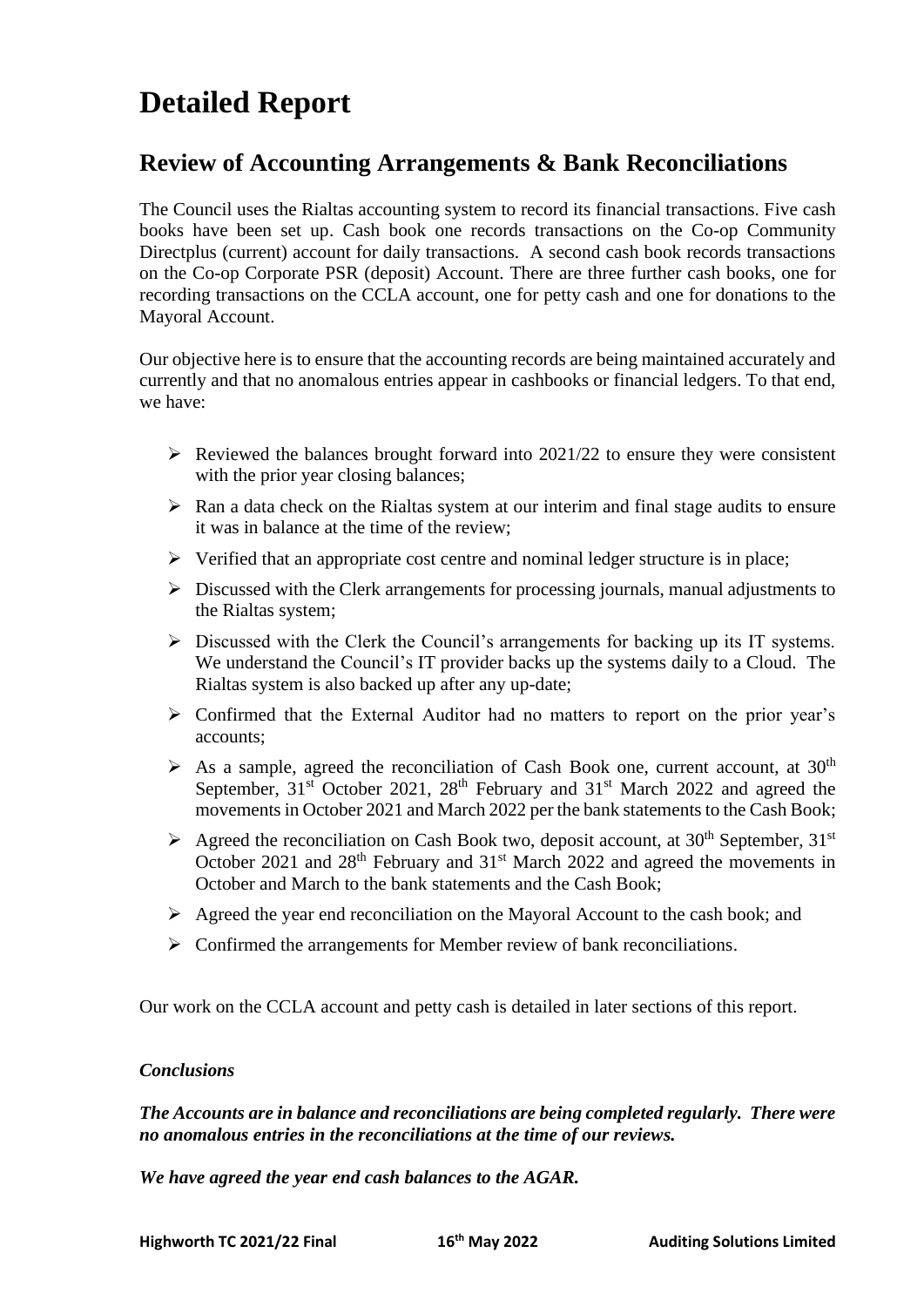## **Review of Corporate Governance**

Our objective in this area is to ensure that the Council has a robust regulatory framework in place; that Council and Committee meetings are conducted in accordance with the adopted Standing Orders and that, as far as we are able to ascertain, no actions of a potentially unlawful nature have been or are being considered for implementation. We have:

- $\triangleright$  Completed our examination of the minutes of Full Council and its standing Committees for the municipal year, as posted on the website covering the period to the end of March 2022;
- ➢ Noted that the Council re-adopted Standing Orders and Financial Standing Orders at the Meeting held on  $15<sup>th</sup>$  June 2021;
- ➢ Noted that the Council adopted the General Power of Competence at its Meeting in June 2021;
- $\triangleright$  Noted the Council posts details of payments over £500 on its website in compliance with the Transparency Code; and
- $\triangleright$  Confirmed the Council advertised the availability of its 2020/21 accounts for public inspection by publishing the notice of public rights.

### *Conclusion*

*No matters have arisen from this area of our work requiring recommendations.* 

### **Review of Expenditure**

Our aim here is to ensure that:

- ➢ Council resources are released in accordance with the Council's approved procedures and budgets;
- $\triangleright$  Payments are supported by appropriate documentation, either in the form of an original trade invoice or other appropriate form of document confirming the payment as due and/or an acknowledgement of receipt, where no other form of invoice is available;
- ➢ All discounts due on goods and services supplied are identified and appropriate action taken to secure the discount;
- $\triangleright$  The correct ledger expense codes have been applied to invoices when processed; and
- ➢ VAT has been appropriately identified and coded to the control account for periodic recovery.

We have examined the supporting invoices for a sample of payments selected from the main current account cash book covering the period April 2021 to March 2022. Our sample comprised all payments over £2,000 and randomly every  $25<sup>th</sup>$  payment in the Cash Book. We looked at 52 payments which totalled £259,938, representing 52% of non-payroll costs in the period to March 2022. All payments were supported by invoices which were scanned over to us by the officers.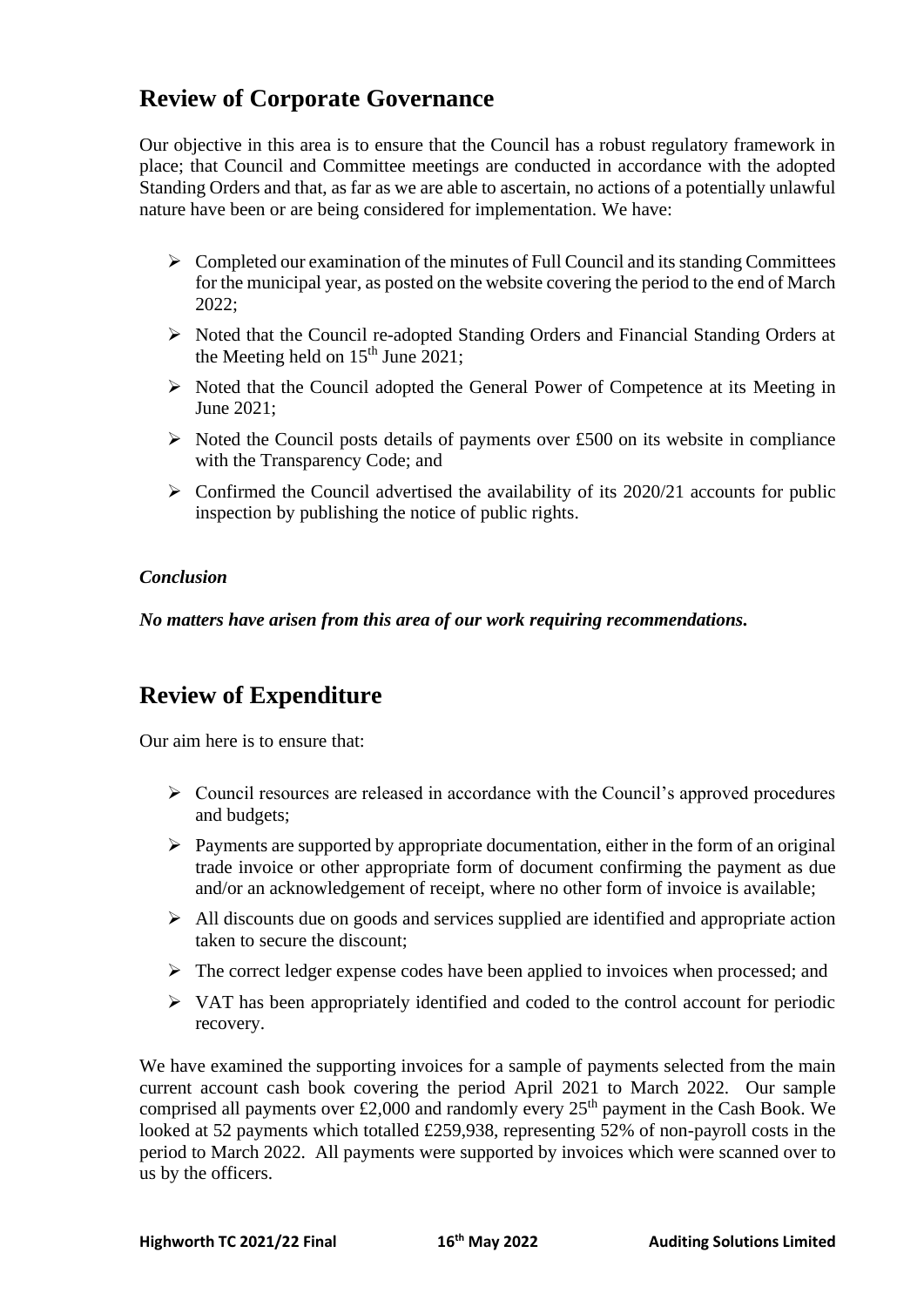We further discussed with officers the controls over the processing of payments. We note that all payments are reported to Members and a Member further authorises payments via the internet banking system after they have been set up by officers. Two members sign the cheques. Further, that official orders are used as required.

We note also that VAT returns continue to be submitted quarterly. We confirmed the VAT due to be recovered at the end of the prior financial year was paid to the Council in 2021/22 as recorded in the cash book. We have reviewed the first three quarterly VAT re-claims for 2021/22 in Rialtas confirming the funds were subsequently receipted into the cash book.

#### *Conclusion*

#### *Our audit sample of payments confirmed they are suitably supported by invoices.*

### **Assessment and Management of Risk**

Our aim here is to ensure that the Council has put in place appropriate arrangements to identify all potential areas of risk of both a financial and health and safety nature, whilst also ensuring that appropriate arrangements exist to monitor and manage those risks identified in order to minimise the opportunity for their coming to fruition.

- $\triangleright$  We are pleased to acknowledge that risk assessments have continued to be undertaken annually, the most recent financial risk assessment being re-adopted by the Finance and General Purpose Committee in June 2021. The risk assessment is in summary form and less detailed than is common at many councils, but identifies the risks and the actions to address them;
- $\triangleright$  Insurance cover continues to be provided by Zurich. We have examined the current year's policy schedule (running to June 2022) noting it provides:
	- o Property insurance
	- o Business interruption insurance. loss of income cover up to £15,000
	- o Public liability cover of £15m
	- o Hirer's liability of £2m
	- o Employer's liability cover of £10m
	- o Motor vehicle cover
	- o Fidelity guarantee cover of £0.5m; and
- $\triangleright$  We have discussed arrangements for carrying out safety inspections of play areas. We understand the grounds team are RoSPA trained and carry out weekly inspections and findings are reported formally. Further that an annual external inspection is carried out by RoSPA

#### *Conclusions*

*There are no issues arising in this area to warrant formal comment or recommendation. We noted that the Council's cash and investment balances at the time of our interim review totalled some £750,000, reflecting cash flow arising from receipt of the precept. Many councils ensure their cover for fidelity guarantee is equal to their regular cash holdings and the Council may wish to consider adjusting their level of cover to follow this good practice.*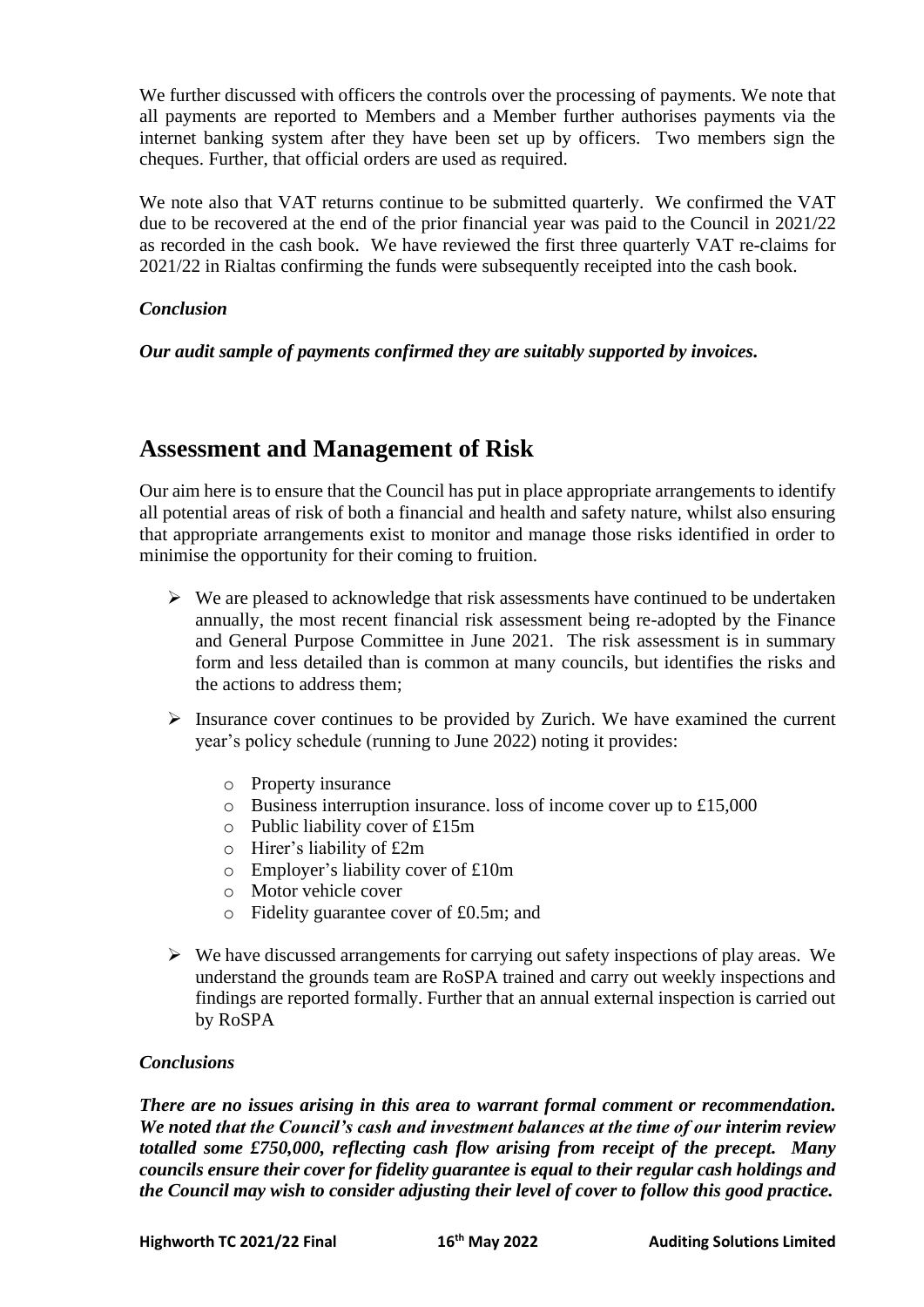# **Precept Determination and Budgetary Control**

We aim in this area of our work to ensure that the Council has appropriate procedures in place to determine its future financial requirements leading to the adoption of an approved budget and formal determination of the amount to be precepted on the Borough Council, that effective arrangements are in place to monitor budgetary performance throughout the financial year and that the Council has identified and retains appropriate reserve funds to meet future spending plans.

- $\triangleright$  We have confirmed that Members are provided regularly with financial information to facilitate budget monitoring;
- ➢ Following initial discussions at the Finance and General Purpose Committee, Full Council discussed the budget at their November meeting. The 2022/23 precept was finalised at the Full Council meeting in January 2022. A detailed spreadsheet was prepared to support the budget setting process showing income and expenditure at committee level;
- ➢ We note Finance and General Purpose Committee considered the Council's reserves policy in March 2022;
- $\triangleright$  Spending in 2021/22 was £775,789 or £64,649 a month. At 31<sup>st</sup> March 2022 total reserves were £306,626 of which the general reserve was £183,416. The general reserve represents some 3 months spending which is within the normal range of 3-8 months spending for a town council; and
- $\triangleright$  We reviewed the full year's income and expenditure making comparisons to the budget and prior years and taking account of the explanation of variances provided by the Clerk. We note the additional one-off spending on the skate park which was audited in our payments testing referred to earlier in this report.

### *Conclusion*

*Based on our work there are no matters arising in this area requiring formal comment or recommendation.*

# **Review of Income**

In considering the controls in place over the Council's income streams, we aim to ensure that robust systems are in place to ensure the identification of all income due to the Council from its various sources, to ensure that the income is identified and invoiced in a timely manner and that effective procedures are in place to pursue recovery of any outstanding monies due to the Council. To meet this objective, we have:

- $\triangleright$  Noted the Council continues to keep its fees and charges under review, up-dating market charges in September 2021, further Full Council considered fees and charges in November 2021;
- $\triangleright$  Reviewed miscellaneous income. We tested larger items to supporting documentation relating to the disposal of a tractor and the funding for the skate park;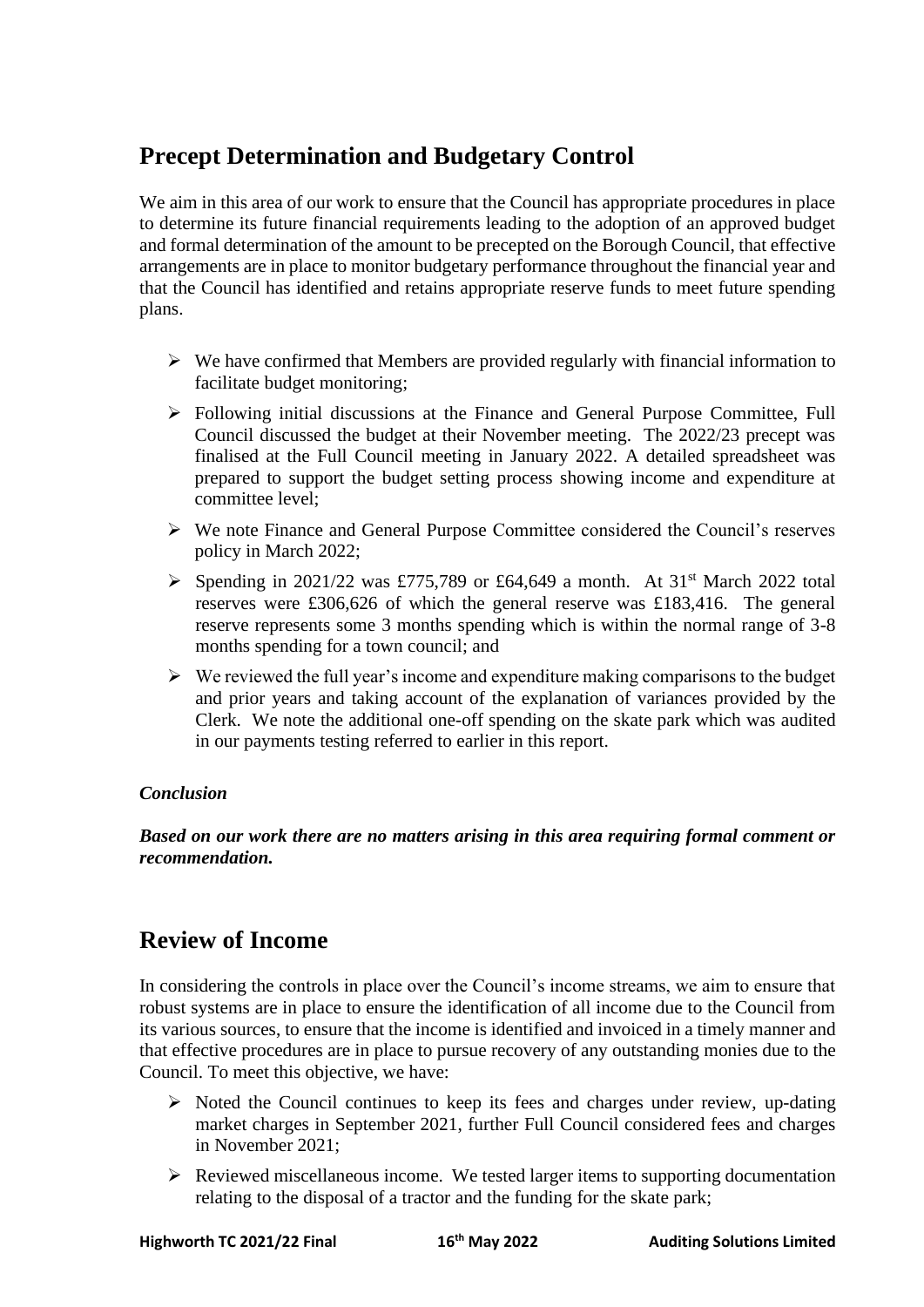- ➢ Obtained an extract from the Burial Register and tested a sample of three burials confirming certificates of cremation were held. We then confirmed the fees charged agreed to the approved schedule of charges and tested the income through to Rialtas to ensure it was brought to account;
- $\triangleright$  Reviewed the unpaid invoices report on the Rialtas sales ledger (at the time of our interim and final review) noting there were no aged items; and
- ➢ Agreed the instalments of precept received as recorded in the cash book in April and September 2021 to the amount set and recorded in the minutes of the Finance and General Purpose Committee at their meeting in November 2020. We further agreed the precept received to the list of 2021/22 precept demands published by the Government.

### *Conclusion*

*There are no issues arising in this area to warrant formal comment or recommendation.* 

# **Petty Cash Account**

We are required in the AGAR certificate to comment on the Council's arrangements for administering petty cash. The Council operates a limited petty cash account with a maximum approved holding of up to £250, which is topped up "as and when" with periodic reimbursements: we have:

- $\triangleright$  Test checked payments from petty cash in September 2021 to supporting vouchers;
- ➢ Confirmed VAT is separately recorded for periodic recovery; and
- $\triangleright$  Confirmed the petty cash is being reconciled, although as the work was done remotely we did not physically count the petty cash.

### *Conclusions*

*There are no issues arising in this area to warrant formal comment or recommendation. We have confirmed petty cash balances are included in the year-end reconciliation and the AGAR balance.*

### **Salaries and Wages**

In examining the Council's payroll function, we aim to confirm that extant legislation is being appropriately observed as regards adherence to the requirements of HM Revenue and Customs (HMRC) and other legislation as regards the deduction and payment over of income tax and NI contributions, together with meeting the requirements of the local government pension scheme.

We have discussed controls over the processing of payroll, which is now done by a payroll bureau, Monahan's, with payments approved by Members. We sample checked payroll transactions, specifically we:

 $\triangleright$  Agreed the Clerk's gross pay, per her August payslip, to a copy of her contract;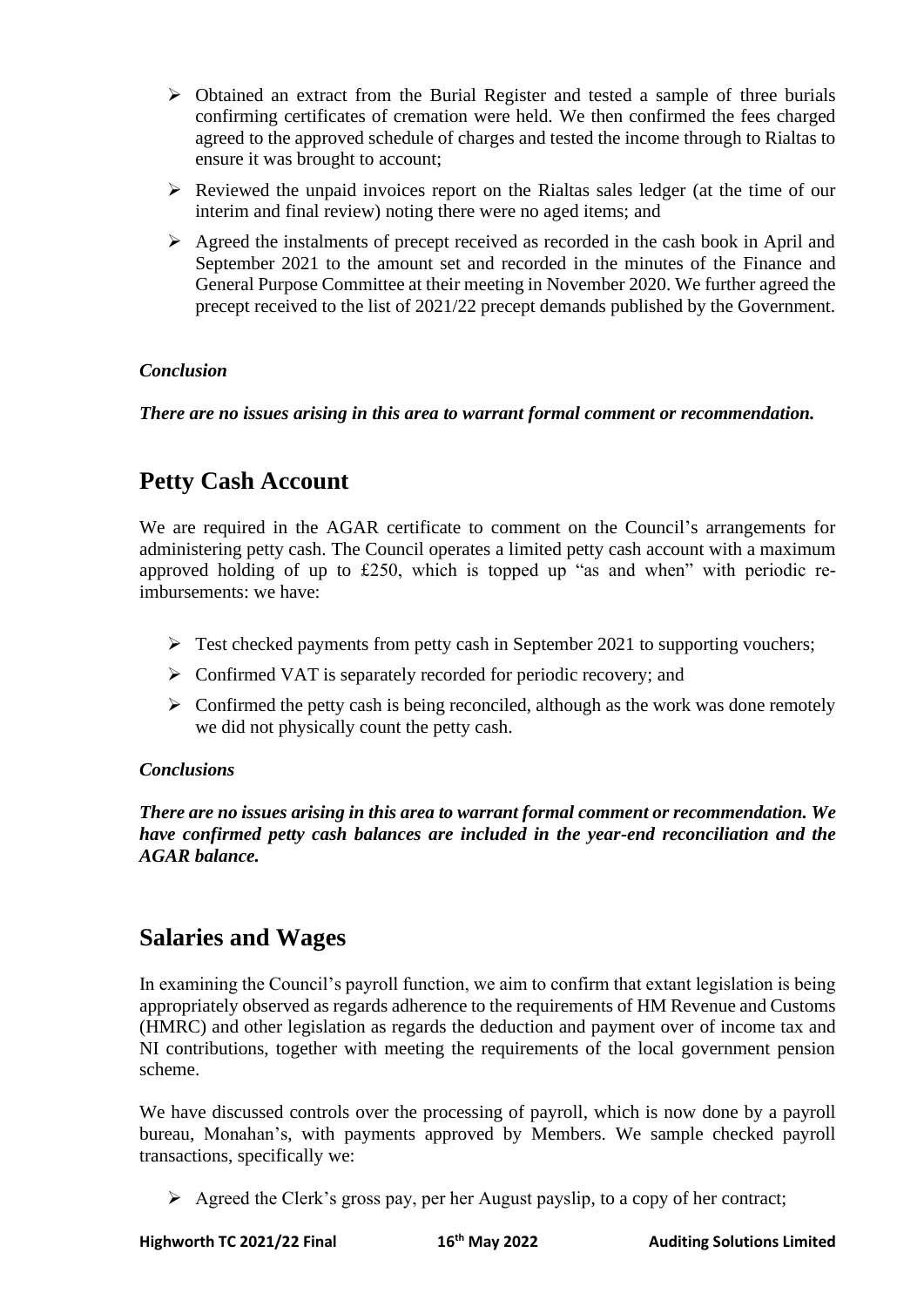- $\triangleright$  Test checked the calculation of tax and national insurance for six staff as recorded on their August payslips;
- $\triangleright$  Test checked the calculation of pension contributions as recorded on August payslips;
- ➢ Agreed the payments in August to the staff, HMRC and the pension provider to the summary payroll reports; and
- $\triangleright$  Completed our month-on-month trend analysis of payroll costs to identify any unusual variances should they occur. We agreed the payment in February 2022 in respect of pension costs arising from a redundancy to correspondence between the Council and the Pension Administrator.

### *Conclusions*

*There are no issues arising in this area to warrant formal comment or recommendation. At the interim audit we noted some minor variations in the calculation of pensions and tax, we understand this was due to minor problems with data transfer when the new arrangements were set up with Monahan's requiring later adjusting items.* 

### **Asset Register**

Councils are required, in accordance with the Governance and Accountability manual – "The Practitioner's Guide" to maintain a detailed asset register and to report the value of assets held in Section 2 of the AGAR.

We note that the Council complies with this requirement and maintains such a register of assets on a spreadsheet. The Register analyses assets showing equipment and buildings etc and provides insurance values for management purposes as well as the cost value for the AGAR. We reviewed movements between the opening and closing value of fixed assets as recorded in the Register for consistency with expenditure recorded in the cash book. We note the main movement relates to the expenditure on the Skate Park. We then agreed the total to the fixed asset value disclosed at Box 9, Section 2, of the AGAR.

### *Conclusions*

*There are no issues arising in this area to warrant formal comment or recommendation.*

### **Investments & Loans**

Our objective here is to ensure that the Council is "investing" surplus funds, be they held temporarily or on a longer term basis in appropriate banking and investment institutions, that an appropriate investment policy is in place, that the Council is obtaining the best rate of return on any such investments made, that interest earned is brought to account correctly and appropriately in the accounting records and that any loan repayments due to or payable by the Council are transacted in accordance with appropriate loan agreements.

We have agreed the balance in the CCLA account as recorded in the Rialtas Cash Book and the year-end AGAR to the CCLA statement dated 31<sup>st</sup> March 2022.

The Council has no loans either repayable by, or to, it at the time of our review.